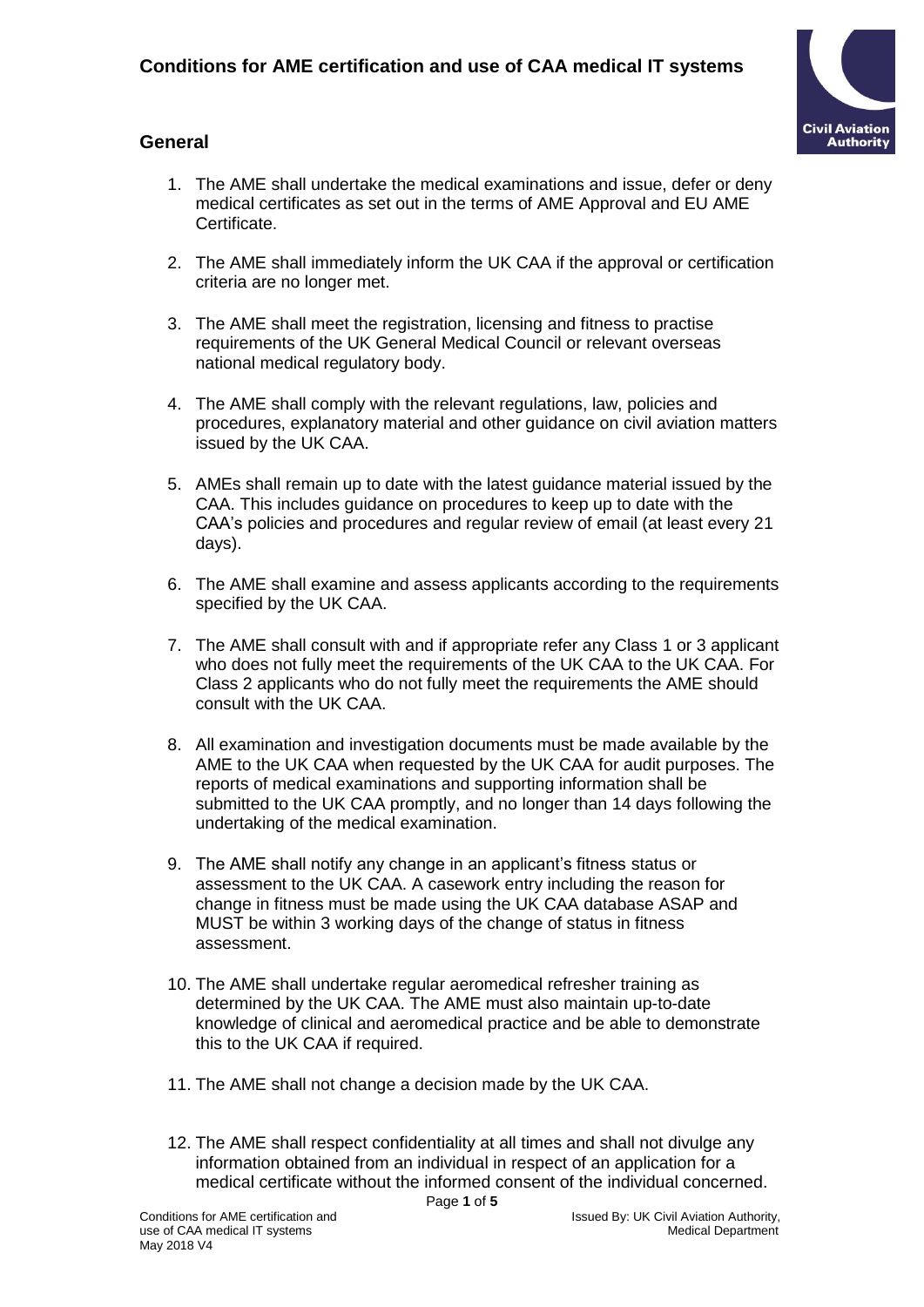

- 13. The AME shall use, at all times, adequate facilities, procedures, documentation and functioning equipment suitable for aeromedical examinations. The UK CAA may specify specific items of equipment that must be used for reasons of standardisation and quality control.
- 14. The AME shall demonstrate at all times and maintain a professional and safe standard of practice.
- 15. In the event of suspension or revocation of AME certification, the AME shall inform their responsible officer within 28 days and provide evidence of this notification to the UK CAA.

#### **Audit**

- 16. The AME shall permit auditors appointed by the UK CAA to conduct visits to their practice premises, with or without reasonable notice.
- 17. The AME shall inform the UK CAA if any AME Certificate held or issued by another National Aviation Authority, is suspended, revoked or restricted. The reasons for the change must also be immediately disclosed to the UK CAA.
- 18. The AME shall immediately inform the UK CAA if they are subject to a written complaint about their aeromedical practice, or disciplinary investigation or proceedings by a medical regulatory body.
- 19. The AME shall, at least 14 days prior to any change in practice address, postal address, email address or contact telephone number give written notification to the UK CAA of such a change.
- 20. The AME shall have adequate professional indemnity insurance cover for their aeromedical practice.
- 21. The security of aeromedical documentation, certificate paper and certificates shall be ensured by the AME.
- 22. The AME shall not represent the UK CAA or respond to media enquiries on behalf of the UK CAA without the written consent of the UK CAA.
- 23. Upon retirement as an AME or revocation of an AME approval, the AME shall return all AME and other stamps to the UK CAA and destroy any unused examination forms and medical certificates.
- 24. Upon retirement as an AME or revocation of an AME approval, the AME shall immediately return all licensing medical records to the UK CAA.
- 25. Upon the death of an AME, provision must be made to notify the UK CAA within 1 week and liaise with the UK CAA Data Asset Manager for the return of all licensing medical records to the UK CAA.
- 26. Any contravention of these Conditions may result in investigation and enforcement action by the UK CAA.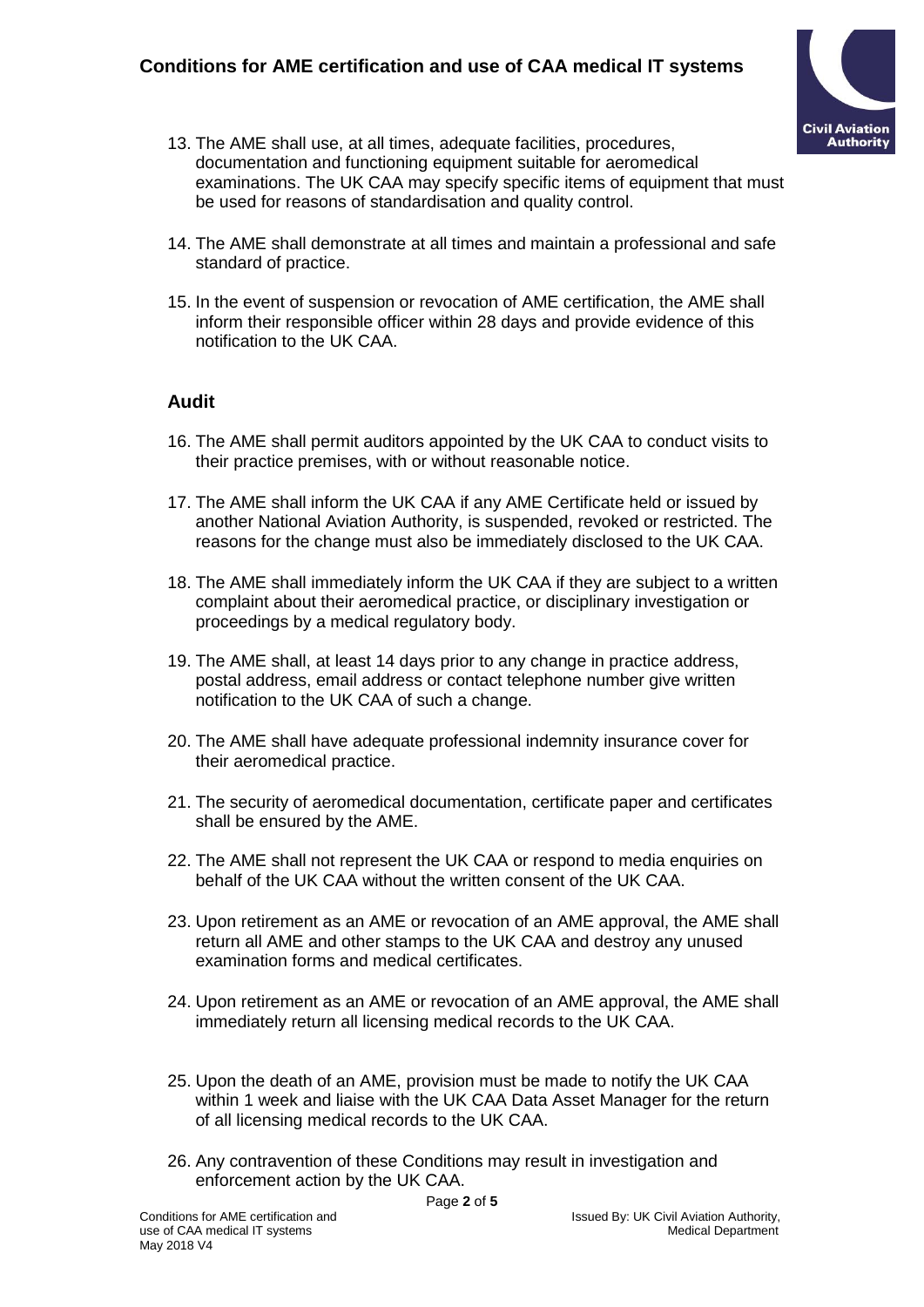

## **IT & Medical Records System**

- 27. Access to UK CAA Medical database (the System) shall be limited to AMEs and to named staff members within their medical practice. All named staff members must be notified to the UK CAA and agreed by the UK CAA. AMEs must ensure that all staff are technically competent to carry out their tasks whilst using the System.
- 28. AMEs and their named staff will be issued with Secure Logon Identifiers by the UK CAA in order to access the System. Each person with a Secure Logon will be required to agree electronically with these Conditions. Passwords must not be divulged to any other person, and under no circumstances is it permitted to log on using another person's secure ID.
- 29. AMEs will be responsible for all access to the System by their practice staff and for all actions on the System attributable to their, or their staff members', individual Secure ID Logon Identifiers. If any staff member with access to the System leaves their employ, the AME must immediately advise the UK CAA.
- 30. AMEs will take and will procure that their staff take all reasonable steps to ensure the security of connections to the System and take due care to control physical access to equipment that could be used to gain access to the UK CAA network, systems and/or data.
- 31. System access will be provided solely across the Internet to the UK CAA Authentication Servers. AMEs must ensure that any connection used by their practice will not link the System to any other network such as to allow a 3rd party access to the system.
- 32. The UK CAA will not be responsible for the provision, installation, operation and maintenance of all software, hardware and other equipment associated with the System at any AME site.
- 33. The title and all intellectual property rights in all information, data, programs, procedures embodied in the System remains with the UK CAA at all times.
- 34. The UK CAA provides access to the System for the sole purpose of allowing AMEs and their named staff to retrieve medical records held electronically by

the Authority for the purpose of undertaking periodic medicals and managing case reviews for the purpose of certificatory decision-making. Access to medical records other than those of pilots or ATCOs belonging to the AME's practice is prohibited. Transfers into practice of applicants' records are monitored by the UK CAA and AMEs should be able to demonstrate compliance with this paragraph.

#### **GDPR**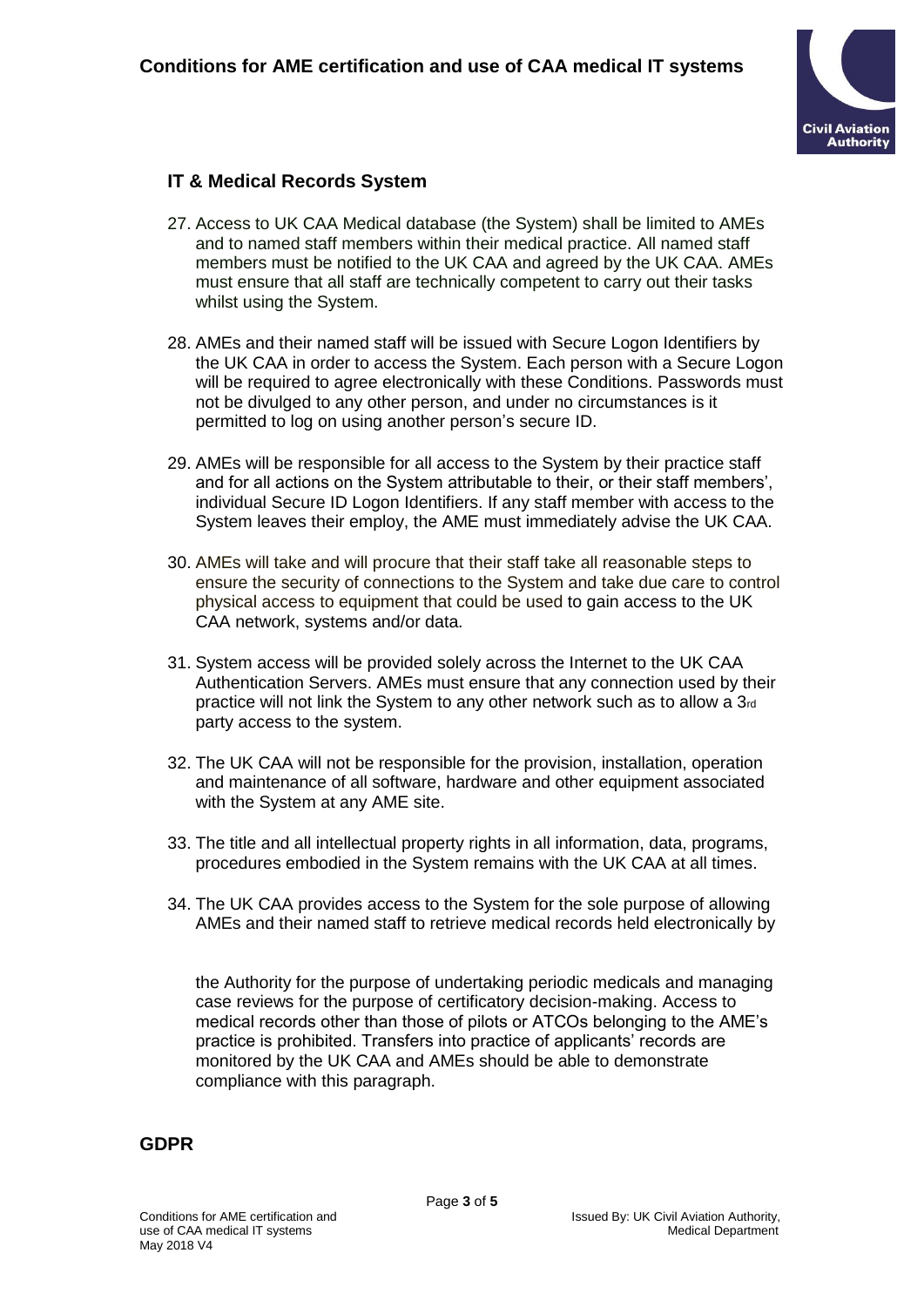# **Conditions for AME certification and use of CAA medical IT systems**

35. The AME must, before using the System to access an individual pilot/ATCO's medical record, have advised that individual of this electronic process and gained consent to access the record. By accessing the individual's medical record, the AME warrants that they have obtained such consent and that the consent is documented.



- 36. The AME is responsible for ensuring that Privacy Notices are made available to data subjects at the point their data is collected.
- 37. All AME staff who interact with data subjects, and their data, are responsible for ensuring that this notice is drawn to their attention and, where necessary, their Consent to the processing of their data is secured.
- 38. AMEs will observe and will procure that their staff observe Medical Confidentiality and the requirements of the General Data Protection Regulations (GDPR) pertaining to the processing, storage and transmission of personal data which is obtained by access to the System.
- 39. The AME must be transparent with regard to how and why they are processing sensitive personal data of the applicant and ensure applicants are aware of how their data will be used.
- 40. Any Data Breaches must be notified to the UK CAA Medical Data Asset Manager via [AMEsupport@caa.co.uk](mailto:AMEsupport@caa.co.uk) as soon as identified, along with any mitigating actions taken.
- 41. AMEs shall not use and will procure that their staff shall not use any information, data, programs or procedures obtained from the System for any purpose other than for the medical assessment of pilots and ATCOs under the AME Online scheme.
- 42. The CAA reserves the right to use electronic mechanisms to audit connections to the System by AMEs and their staff.
- 43. Article 28 3.(g) of GDPR states that as a data processor for the UK CAA AMEs must comply with the request to return all personal data to the controller at the request of the UK CAA.
- 44. Article 28 3.(h) of GDPR states that as a data processor for the UK CAA you must make all information available to demonstrate compliance of the regulation.

#### **Finance**

45. AMEs are responsible for all fees payable to the CAA as per the published Statutory Scheme of Charges within 28 days of invoice date. In the event of non-payment, certification will be suspended.